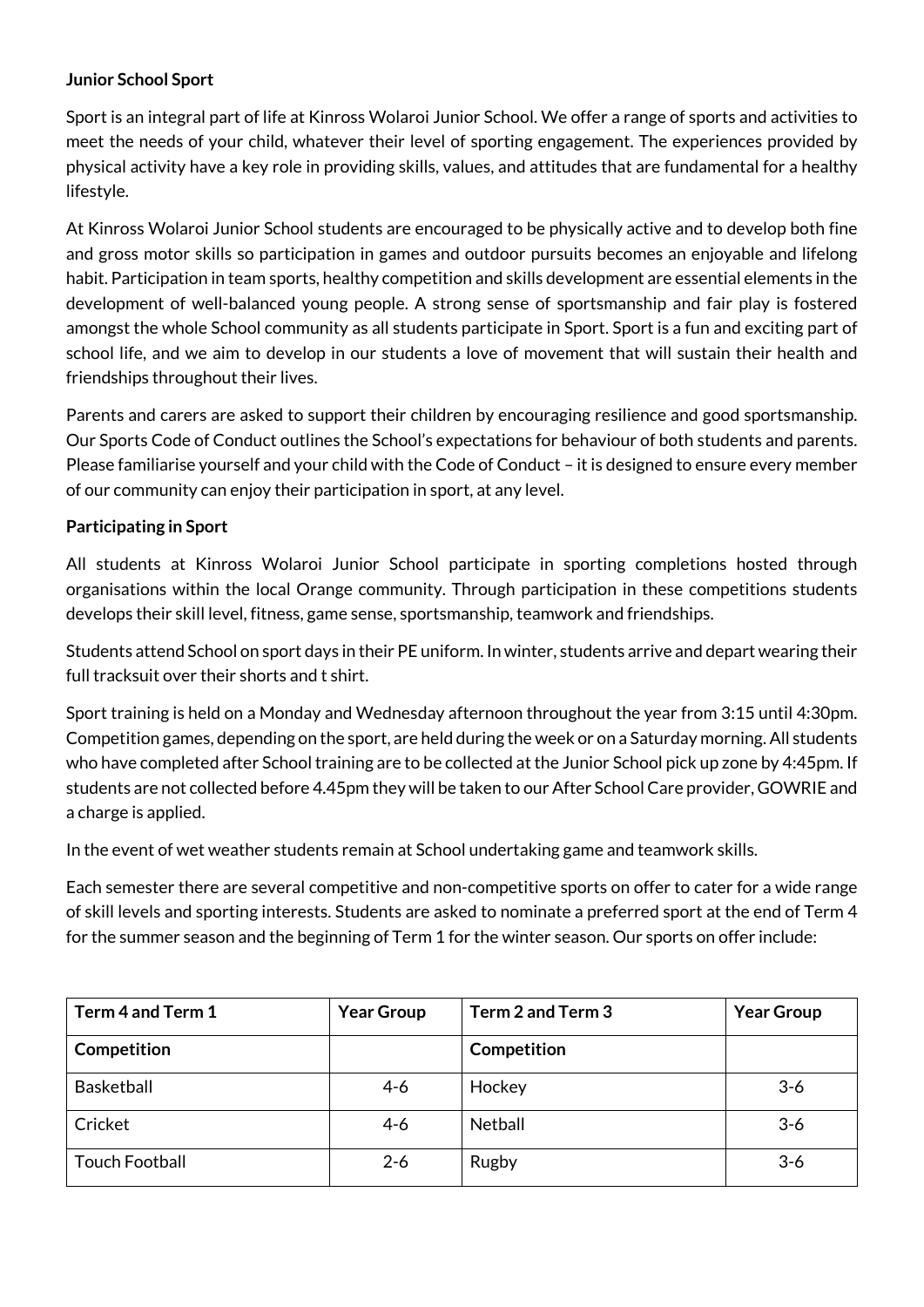| <b>Non-Competition Rotation</b> |         | Soccer                                                                   | $3-6$ |
|---------------------------------|---------|--------------------------------------------------------------------------|-------|
| <b>Basketball</b>               |         | <b>Fitness and Park</b>                                                  | $3-6$ |
| T-ball                          | $2 - 6$ |                                                                          |       |
| <b>Tennis</b>                   |         |                                                                          |       |
| Cricket                         | $2 - 3$ | Swimming Squad                                                           |       |
| <b>Fitness and Park run</b>     | $2 - 6$ | Swimming squad is a nominated sport for students                         |       |
| Year 2 is Term 4 only           |         | who train as a member of the KWS team for a<br>minimum of 2 days a week. |       |
| Swimming Squad                  |         |                                                                          |       |

Fitness and Park Run are specifically offered to support a variety of sports by developing gross motor skills through game play, improving hand-eye co-ordination as well as increasing fitness. Students in this program also participate in Orange Parkru[n www.parkrun.com.au/orange/.](http://www.parkrun.com.au/orange/) This sport option is for students who:

- are committed to sports not offered by KWS such as dance and gymnastics
- would like to develop their level of fitness
- would like to be involved in more than one sporting activity

### **Kindergarten Sport**

All students in Kindergarten participate in winter sport, non-competitive skill development, in rugby and soccer on a Wednesday afternoon in Term 3.

#### **Year 1 Sport**

All students in Year 1 participate in winter sport, non-competitive skill development, in rugby and soccer on a Monday afternoon in Terms 2 and 3.

#### **Year 2 Sport**

All students in Year 2 participate in winter sport, non-competitive skill development, in rugby, soccer, netball and hockey on a Monday and Wednesday afternoon in Terms 2 and 3. In Term 4, they have the opportunity to undertake opportunities that will lead into more competitive pathways.

#### **Years 3-6 Sport**

All students in Years 3 to 6 have the opportunity to undertake a variety of competitive and non-competitive sports.

#### **Representative Sport**

Kinross Wolaroi Junior School is a member of the association of the Independent Primary School Heads of Australia (IPSHA) and the Heads of Independent Co-Educational Schools (HICES). It is within these Associations the students of Kinross Wolaroi Junior School have the opportunity to participate in representative sporting competitions in athletics, cross country and swimming.

The pathway to the athletics, cross country and swimming carnivals is through our Inter-House School carnivals.

Term 1: Swimming is held early in the term